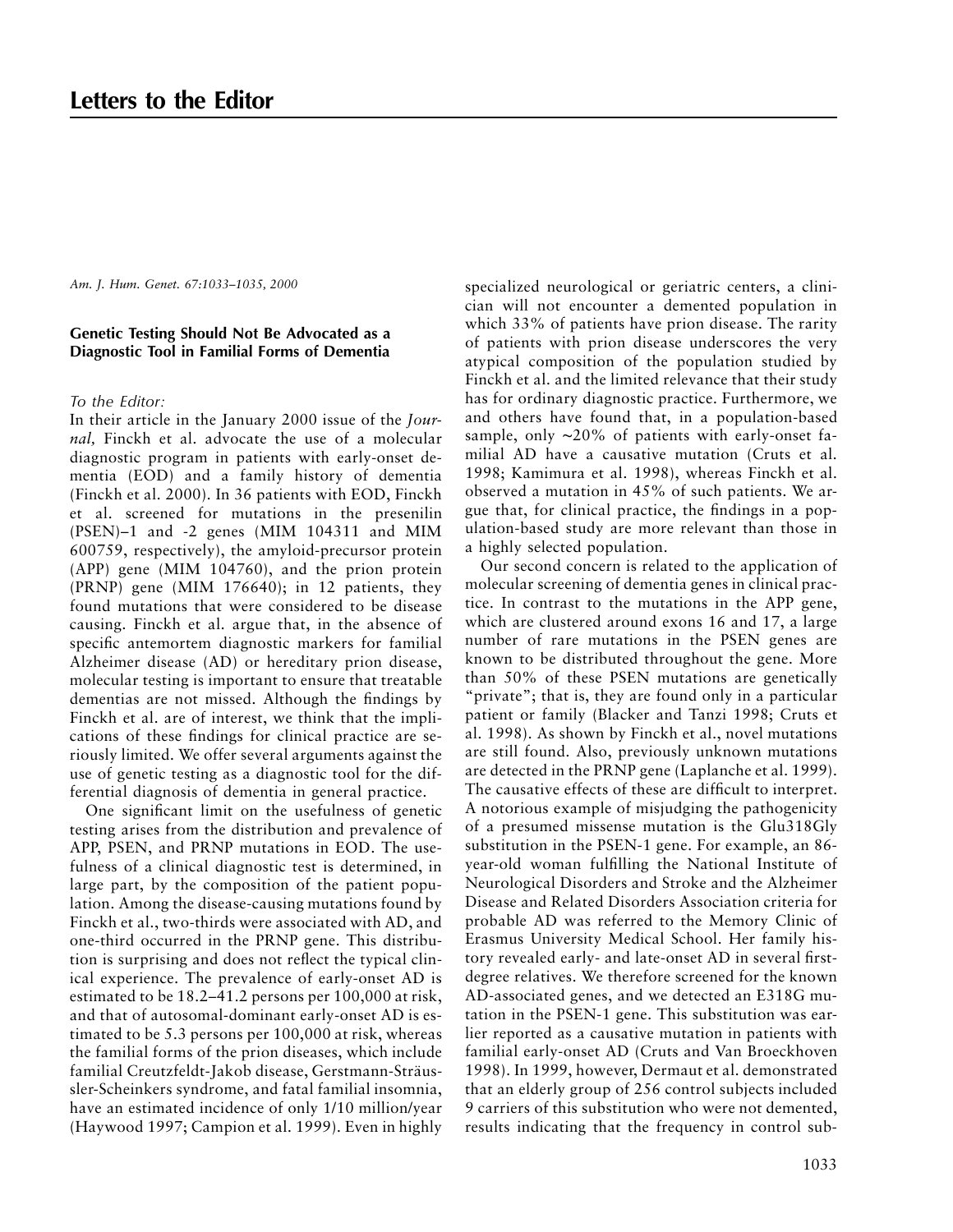jects was similar to that found in patients (Dermaut et al. 1999). Rather than being a pathogenic mutation, the E318G is a rare allele, that is not associated with either AD or dementia in general and does not influence the  $\beta$ -amyloid formation. In the absence of any population data, we might have incorrectly reasoned that our patient represented a genetic case with late onset. This example illustrates that, even in familial cases, studies of a large series of controls should be performed before conclusions are drawn about the pathogenicity and penetrance of a particular mutation. For any untreatable disease with a devastating course, as is the case in AD and prion diseases, the burden of an incorrect molecular diagnosis should be prevented by all possible means, since genetic testing does not have implications for the patient alone but also discloses predictive information to family members, which could influence such issues as life expectancy, insurability, and psychosocial well-being.

We are especially concerned by the emphasis given to the use of molecular screening of AD genes and the PRNP gene, in light of the importance of ascertaining the presence of treatable dementias. First, considerably easier ways to diagnose treatable dementias exist. In clinical settings it is more straightforward to test for the presence of a treatable dementia directly (e.g., by measuring levels of thyroid-stimulating hormone level to test for dementia associated with hypothyroidism). Second, the presence of a mutation does not eliminate the possibility of the coexistence of a treatable form of dementia. Conditions such as depression, drug intoxication, vascular dementia, and metabolic disorders can mimic and coincide with AD, especially in patients with a long disease course. Even when a major mutation is present in the family, tests for treatable causes of dementia should not be omitted in clinical practice.

Finckh et al. report interesting data on novel mutations. Furthermore, they raise an intriguing question regarding the use of genetic testing as a diagnostic tool. However, it is of major importance to recognize their report's limited applicability to clinical practice. We argue that the contribution of genetic testing to clinical diagnosis is small and does not counterbalance the problems associated either with interpretation of any mutation that is found or with secondary effects on family members. Nevertheless, for scientific reasons, genetic testing is very worthwhile. Testing may increase our knowledge about the different mutations, which could have clinical applications in the future. However, the limits of current knowledge are too great to justify clinical use of genetic testing in the diagnostic process.

ESTHER A. CROES,<sup>1</sup> BART DERMAUT,<sup>3</sup> TISCHA J. M. VAN DER CAMMEN,<sup>2</sup> CHRISTINE VAN BROECKHOVEN,<sup>3</sup> AND CORNELIA M. VAN DUIJN<sup>1</sup>

1 *Department of Epidemiology and Biostatistics and* 2 *Memory Clinic, Department of Internal and Geriatric Medicine, Erasmus University Medical School, Rotterdam; and* <sup>3</sup> *Laboratory of Molecular Genetics, Flanders Interuniversity Institute of Biotechnology, Born-Bunge Foundation, University of Antwerp, Antwerp*

#### **Electronic-Database Information**

Accession numbers and URLs for data in this article are as follows:

Online Mendelian Inheritance in Man (OMIM), http://www .ncbi.nlm.nih.gov/Omim/ (for PSEN-1 and -2 [MIM 104311 and MIM 600759, respectively], APP [MIM 104760], and PRNP [MIM 176640])

## **References**

- Blacker D, Tanzi RE (1998) The genetics of Alzheimer disease: current status and future prospects. Arch Neurol 55:294–296
- Campion D, Dumanchin C, Hannequin D, Dubois B, Belliard S, Puel M, Thomas-Anterion C, Michon A, Martin C, Charbonnier F, Raux G, Camuzat A, Penet C, Mesnage V, Martinez M, Clerget-Darpoux F, Brice A, Frebourg T (1999) Early-onset autosomal dominant Alzheimer disease: prevalence, genetic heterogeneity, and mutation spectrum. Am J Hum Genet 65:664–670
- Cruts M, Van Broeckhoven C (1998) Presenilin mutations in Alzheimer's disease. Hum Mutat 11:183–190
- Cruts M, van Duijn CM, Backhovens H, Van den Broeck M, Wehnert A, Serneels S, Sherrington R, Hutton M, Hardy J, St George-Hyslop P, Hofman A, Van Broeckhoven C (1998) Estimation of the genetic contribution of presenilin-1 and -2 mutations in a population based study of presenile

Alzheimer disease. Hum Mol Genet 7:43–51

- Dermaut B, Cruts M, Slooter AJ, Van Gestel S, De Jonghe C, Vanderstichele H, Vanmechelen E, Breteler MB, Hofman A, van Duijn C, Van Broeckhoven C (1999) The Glu318Gly substitution in presenilin 1 is not causally related to Alzheimer disease. Am J Hum Genet 64: 290–292
- Finckh U, Muller-Thomsen T, Mann U, Eggers C, Marksteiner J, Meins W, Binetti G, Alberici A, Hock C, Nitsch RM, Gal A (2000) High prevalence of pathogenic mutations in patients with early-onset dementia detected by sequence analyses of four different genes. Am J Hum Genet 66:110–117
- Haywood AM (1997) Transmissible spongiform encephalopathies. N Engl J Med 337:1821–1828
- Kamimura K, Tanahashi H, Yamanaka H, Takahashi K,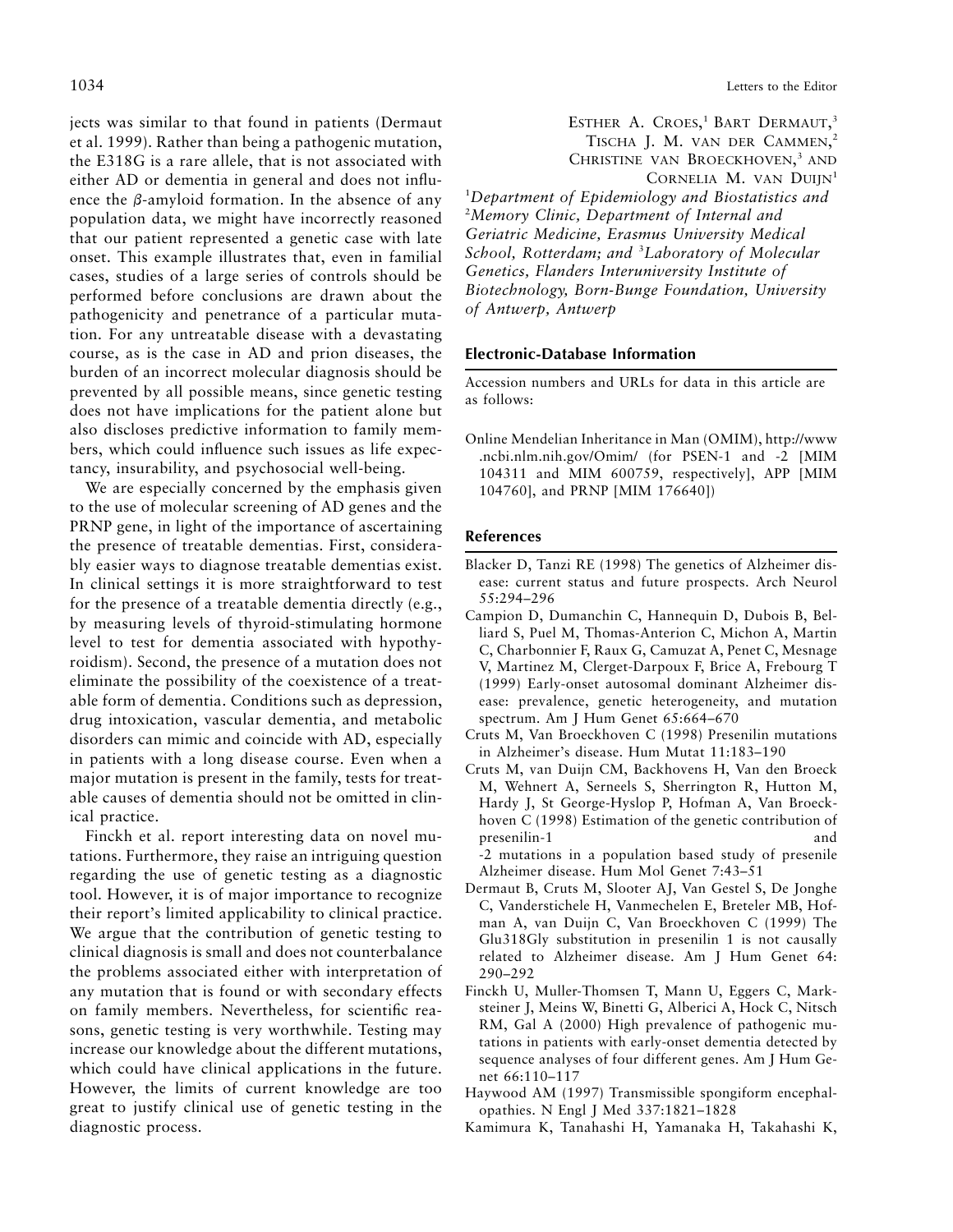Asada T, Tabira T (1998) Familial Alzheimer's disease genes in Japanese. J Neurol Sci 160:76–81

Laplanche JL, Hachimi KH, Durieux I, Thuillet P, Defebvre L, Delasnerie-Laupretre N, Peoc'h K, Foncin JF, Destee A (1999) Prominent psychiatric features and early onset in an inherited prion disease with a new insertional mutation in the prion protein gene. Brain 122:2375–2386

Address for correspondence and reprints: Dr. C. M. van Duijn, Department of Epidemiology and Biostatistics, Erasmus University Medical School Rotterdam, P.O. Box 1738, 3000 DR Rotterdam, the Netherlands. E-mail: duijn@epib.fgg.eur.nl

 $Q$  2000 by The American Society of Human Genetics. All rights reserved. 0002-9297/2000/6704-0032\$02.00

*Am. J. Hum. Genet. 67:1035–1036, 2000*

## **Reply to Croes et al.**

## *To the Editor:*

Croes et al. (2000 [in this issue]) make the point that genetic testing as a diagnostic tool shows poor performance in differential diagnosis in general medical practice. We fully agree with this comment. Therefore, one of the goals of our study (Finckh et al. 2000) was to establish criteria that would increase the chance of identifying a pathogenic mutation in the setting of a specialized clinic. Indeed, among patients who had both onset at an early age and positive family history for early-onset dementia (EOD), diagnostic sequencing identified disease-relevant mutations in  $>50\%$  of the patients analyzed by us. Another notable result of our study was the finding of four prion mutations among the 36 EOD patients, which suggested that atypical forms of prion disease may remain underdiagnosed. This assumption is supported by independent observations, such as those made by two coauthors of the letter by Croes et al. (2000), who found a *PRNP* insertion mutation in a patient with both prion disease and ante mortem diagnosis of familial Alzheimer disease (FAD) (Dermaut et al. 1998).

We agree with Croes et al. that assessment of the relevance of previously unknown mutations is a difficult issue. Nonetheless, in recent screening studies of FAD, 72%–83% of the sequence changes corresponded to pathogenic mutations already reported (Kamimura et al. 1998; Campion et al. 1999). In our study, 58% of the mutations had been previously described by others. Repeated identification of any given rare mutation in a rare disorder, together with the absence of the mutation in control probands, significantly increases the likelihood that it has causative effects.

We were pleased to see that Croes et al. agree with our conclusion that E318G in PS1 is a nonpathogenic polymorphism and that they reemphasize the importance of a careful and critical analysis of the literature. The importance of early and disease-specific diagnosis of EOD as a way of identifying treatable forms of dementia is an issue separate from our assertion that diagnostic sequencing of the four known EOD genes may provide important information for proper clinical and genetic counseling in the early phases of the disorder.

ULRICH FINCKH,<sup>1</sup> TOMAS MÜLLER-THOMSEN,<sup>2</sup> ULRIKE MANN,<sup>2</sup> CHRISTIAN EGGERS,<sup>3</sup> JOSEF MARKSTEINER, <sup>5</sup> WOLFGANG MEINS, 4 GIULIANO BINETTI, <sup>6</sup> ANTONELLA ALBERICI, 6 Christoph Hock,<sup>7,8</sup> Roger M. Nitsch<sup>8</sup> AND ANDREAS GAL<sup>1</sup>

*Departments of* <sup>1</sup> *Human Genetics,* <sup>2</sup> *Psychiatry, and* <sup>3</sup> *Neurology, University Hospital Eppendorf, University of Hamburg, and* <sup>4</sup> *Albertinen-Haus, Geriatric Centre, Hamburg;* <sup>5</sup> *Clinic of Psychiatry, University of Innsbruck, Innsbruck;* <sup>6</sup> *IRCCS Centro S. Giovanni di Dio, Alzheimer Disease Unit, Brescia, Italy;* <sup>7</sup> *Department of Psychiatry, University of Basel, Basel, and* <sup>8</sup> *Department of Psychiatry Research, University of Zurich, Zurich*

## **References**

- Campion D, Dumanchin C, Hannequin D, Dubois B, Belliard S, Puel M, Thomas-Anterion C, Michon A, Martin C, Charbonnier F, Raux G, Camuzat A, Penet C, Mesnage V, Martinez M, Clerget-Darpoux F, Brice A, Frebourg T (1999) Early-onset autosomal dominant Alzheimer disease: prevalence, genetic heterogeneity, and mutation spectrum. Am J Hum Genet 65:664–670
- Croes EA, Dermaut B, van der Cammen C, van Broeckhove C, van Duijn CM (2000) Genetic testing should not be advocated as a diagnostic tool in familial forms of dementia. 67:000–000
- Dermaut B, De Jonghe C, Cras P, Backhovens H, Slooter AJC, Hofman A, Breteler MM, van Duijn CM, Hendriks L, van Broeckhoven C, Cruts M (1998) Variable expression of the Glu318Gly mutation in presenilin-1 suggests reduced penetrance. Paper presented at the Foundation IPSEN conference, Epidemiolgie de la Maladie d'Alzheimer: Du Gène à la Prévention. Paris, May 25
- Finckh U, Müller-Thomsen T, Mann U, Eggers C, Marksteiner J, Meins W, Binetti G, Alberici A, Hock C, Nitsch RM, Gal A (2000) High prevalence of pathogenic mutations in patients with early-onset dementia detected by sequence analyses of four different genes. Am J Hum Genet 66:110–117
- Kamimura K, Tanahashi H, Yamanaka H, Takahashi K, Asada T, Tabira T (1998) Familial Alzheimer's disease genes in Japanese. J Neurol Sci 160:76–81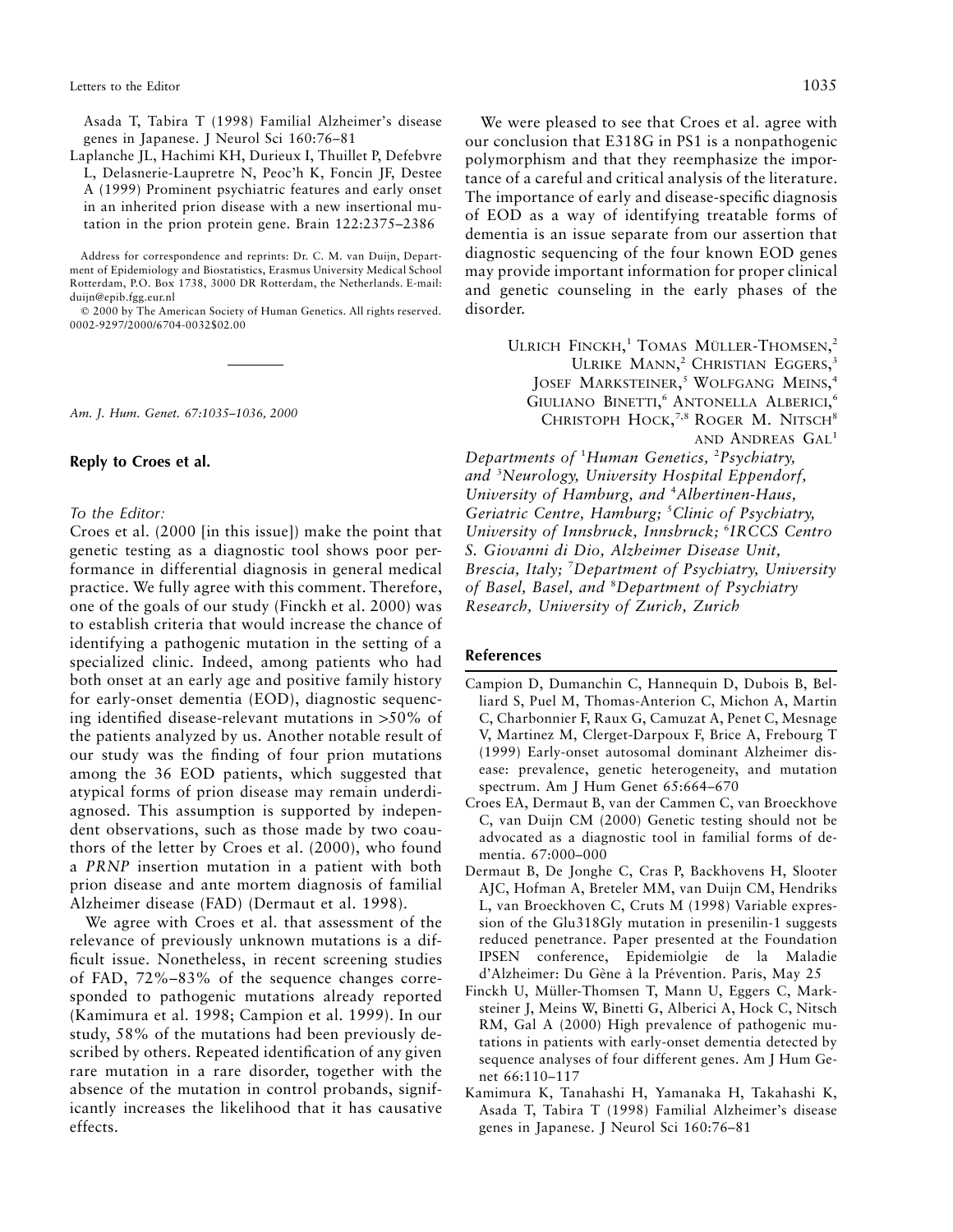Address for correspondence and reprints: Dr. Ulrich Finckh, Universitätsklinikum Hamburg-Eppendorf, Institut für Humangenetik, Butenfeld 42, 22529 Hamburg, Germany. E-mail: finckh@uke.uni-hamburg.de

 $Q$  2000 by The American Society of Human Genetics. All rights reserved. 0002-9297/2000/6704-0033\$02.00

*Am. J. Hum. Genet. 67:1036–1039, 2000*

# **The Efficiency of Pooling in the Detection of Rare Mutations**

# *To the Editor:*

After citing a variety of uses of pooled testing in genetic studies, Amos et al. (2000) suggested that mutations in individual patients could be detected more efficiently by being tested in pools. A typical mutation-detection protocol requires that many segments of the gene—for example, an amplicon consisting of one or a few close exons—need to be evaluated for detection of a mutation. Thus, even if the mutation has a prevalence of ∼2%, as in the case of *BRCA1* or *BRCA2* in Ashkenazim (Hartge et al. 1999), the probability that any segment will contain a mutation is much smaller, perhaps on the order of .0005–.005. The use of pools or groups of samples to identify individuals or to estimate the prevalence of such a rare characteristic has been extensively studied in the statistical literature (Dorfman 1943; Sobel and Elashoff 1972; Gastwirth and Hammick 1989; Tu et al. 1995; Brookmeyer 1999). Using the corrected formula (see the erratum by Amos et al. [in this issue]) for the number of runs or tests needed to identify individuals with a mutation, one can fully appreciate the potential of pooling methods. A variant of the grouping procedure is described that in some circumstances leads to greater gains in efficiency when grouped testing is utilized.

The sensitivity of an assay—that is, the probability that a mutation will be detected, given that at least one member of the pool has it—is a potential limiting factor in practice. For screening of individuals to determine their carrier status, the sensitivity should be as close as possible to 100%. For detection of mutations by multiplex single-nucleotide primer extension, 100% sensitivity was achieved in pools of size 10–20 but dropped to 80% in pools of 30 (Krook et al. 1992). When denaturing high-performance liquid chromatography was used to identify *BRCA* mutations, 100% sensitivity was observed for several amplicons studied in groups of size five to nine (J. Rutter, personal communication). Thus, for the largest pool size for which a mutation detector is 100% sensitive, it is helpful to know the largest mutation prevalence for which pooling is efficient.

Suppose that the prevalence of a mutation in a single unit (exon or amplicon) being studied is  $\pi$  and that *n* individuals donate samples. For pools of size  $r$ , the probability,  $\gamma$ , that at least one member of the pool has a mutation is  $1 - (1 - \pi)^r$ . Assume that the test is 100% accurate in classifying a pool as having or not having a mutation. Since *Y,* the number of runs or tests that need to be done without pooling is *n,* for any pooling protocol in which the ratio of the expected value (*y*) of  $Y: n < 1$ , the strategy saves runs. We denote this ratio by *F,* for fraction of tests required relative to individual testing; and the efficiency of a pooling method is  $1 - F$ , the fraction of tests saved. When the classical single-stage pooling method (Dorfman 1943), which retests, one at a time, the individuals in a positive pool, is used, the expected number of runs needed to completely identify all the mutations in the segment under study in the sample of *n* individuals is

$$
E(Y) = \left(\frac{n}{r}\right) + n\gamma \tag{1}
$$

The derivation follows. The probability that a pool contains a mutation, which implies that it will test positive, is  $\gamma$ . Since all *r* individuals in the pool will be tested, a positive pool receives a total of  $r + 1$  tests. The probability that a pool is negative is  $(1 - \gamma)$ . Those pools are classified with one test, so the expected number of tests per pool is  $(r + 1)\gamma + (1 \gamma$  = 1 +  $\gamma r$ . Since there are  $\frac{n}{r}$  pools, the expected number of tests is given by equation (1). Note that the prevalence,  $\pi$ , enters into equation (1) because it determines the probability,  $\gamma$ , that a pool is positive.

Amos et al. (2000) also considered the situation in which there is a probability  $\beta$ , of a false-positive result in a pool—that is,  $1 - \beta$  is the specificity of the mutation-detection process while the sensitivity remains perfect. The same reasoning that led to equation (1) shows that the expected number, y, of runs or tests is given by

$$
y = n \left[ \frac{1}{r} + [1 - (1 - \beta)(1 - \pi)^r] \right].
$$
 (2)

From equations (1) and (2), we can calculate the range of values of  $\pi$  for which the ratio of the expected number, *y,* of tests or runs (*Y*) to the total sample size, *n*, is  $\lt 1$ , which implies that pooling is at least as efficient as individual testing. We also present the largest  $\pi$  value,  $\pi_{.5}$ , for which  $\frac{\gamma}{n}$  < .5, which indicates that pooling will result in a substantial savings in the ex-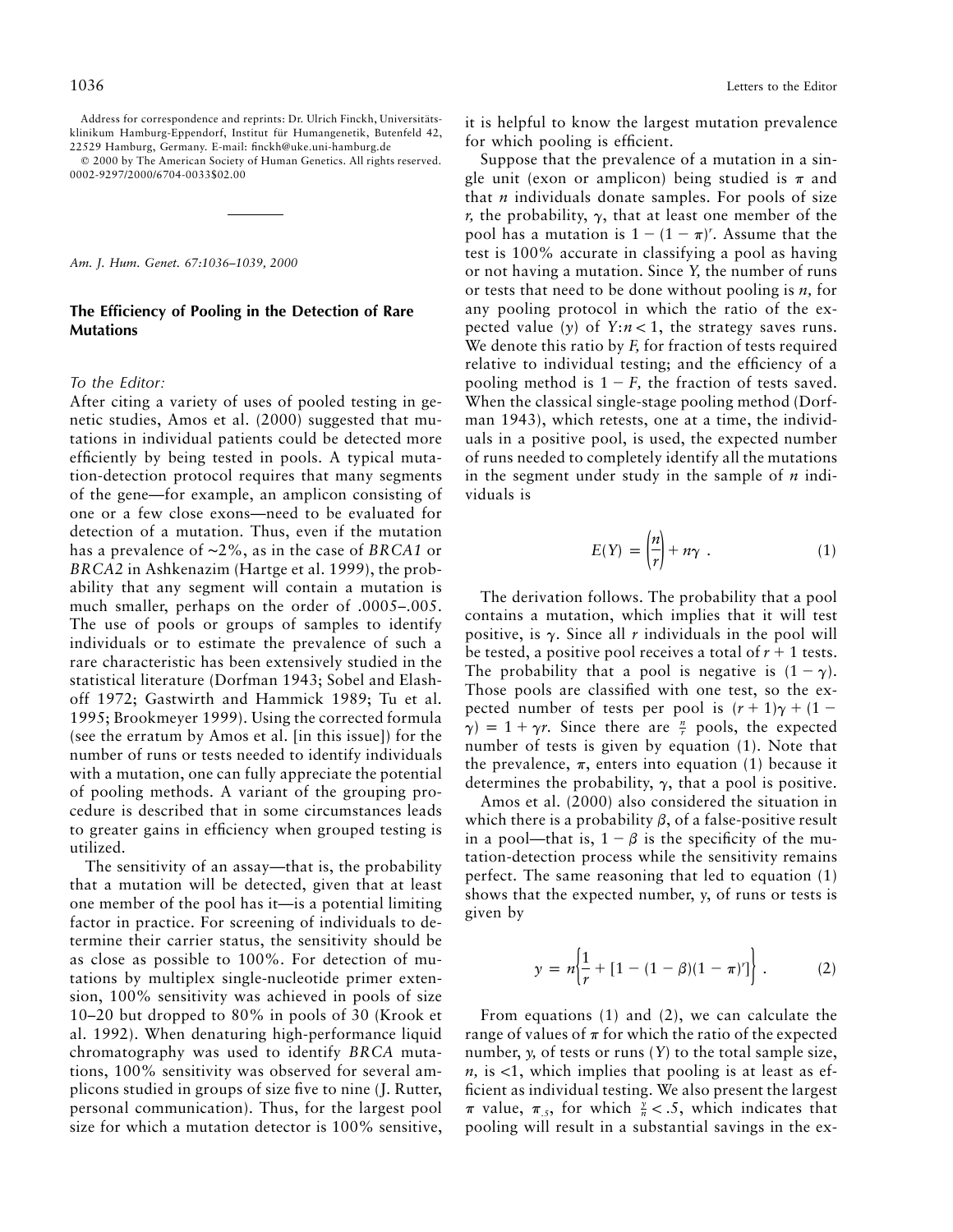### **Table 1**

**Mutation Prevalence for Which Pooling Is Efficient, as a Function of Pool Size**

|             | LARGEST PREVALENCE FOR WHICH $\frac{y}{n}$ Is |               |              |               |  |
|-------------|-----------------------------------------------|---------------|--------------|---------------|--|
| POOL        | $<$ 1                                         |               | $\lt.5$      |               |  |
| <b>SIZE</b> | $\beta = 0$                                   | $\beta = .05$ | $\beta = 0$  | $\beta = .05$ |  |
| 2           | .293                                          | .275          | Not possible |               |  |
| 3           | .307                                          | .295          | .059         | .043          |  |
| 4           | .293                                          | .284          | .069         | .057          |  |
| 5           | .275                                          | .268          | .069         | .059          |  |
| 7           | .243                                          | .237          | .061         | .054          |  |
| 10          | .206                                          | .202          | .050         | .045          |  |
| 12          | .187                                          | .184          | .044         | .040          |  |
| 15          | .165                                          | .162          | .037         | .034          |  |
| 20          | .139                                          | .137          | .029         | .027          |  |
| 25          | .121                                          | .119          | .024         | .022          |  |
| 40          | .087                                          | .085          | .016         | .014          |  |
| 50          | .075                                          | .074          | .013         | .012          |  |
| 75          | .056                                          | .055          | .009         | .008          |  |
| 100         | .045                                          | .045          | .007         | .006          |  |

pected number of tests. For the case of perfect tests, these values of  $\pi_1$  and  $\pi_5$  are given by

$$
\pi_1 \leq 1 - \left(\frac{1}{r}\right)^{\frac{1}{r}}
$$
 and  $\pi_5 \leq 1 - \left(\frac{2+r}{2r}\right)^{\frac{1}{r}}$ . (3)

When the specificity is  $1 - \beta$ , the equations become

$$
\pi_1 \leq 1 - \left[\frac{1}{r(1-\beta)}\right]^{\frac{1}{r}}
$$
 and  $\pi_5 \leq 1 - \left(\frac{.5 + \frac{1}{r}}{1-\beta}\right)^{\frac{1}{r}}$ . (4)

In table 1, I present the values of  $\pi_1$  and  $\pi_5$  that are obtained from equations (3) and (4), as a function of *r*, the pool size. The results for  $\pi_1$  indicate that pooling in relatively small pools, up to size five or six, can be efficient for values of  $\pi \le 0.25$ . Moreover, pools of size  $\leq 10$  can save at least half of the runs, for prevalences  $\leq 0.045$ , even with a 5% false-positive rate. Indeed, a small lack of specificity does not have a major impact on the range of prevalences for which pooling is useful. For the exons and amplicons occurring in DNA mutation research, in which the prevalence of a mutation at a specific segment being examined is likely to be near .001, pools of 40–100 individual samples would be quite efficient. Of course, this assumes that the sensitivity of the test remains perfect in such samples. Thus, the major limitation in the use of pooling techniques is the maximum size of the group for which the sensitivity of the test is essentially 1.

For a specific prevalence  $\pi$ , the optimum pool size is obtained by differentiating equations (1) and (2), respectively, and by setting the derivative to 0. When

the test used has perfect sensitivity and specificity, *r* satisfies

$$
r \ln (1 - \pi) + \ln \ln \left( \frac{1}{1 - \pi} \right) = -2 \ln r ;
$$

when the specificity is  $1-\beta$ , the optimum pool size *r* satisfies

$$
\ln (1 - \beta) + r \ln (1 - \pi) + \ln \ln \left( \frac{1}{1 - \pi} \right) = -2 \ln r.
$$

The values of *r* that yield the optimum pool size for a range of prevalences is given in table 2. A small false-positive rate ( $\beta = .05$ ) does not have a noticeable impact on the optimal group size but does diminish the efficiency gain in the very-small-prevalence setting when large pools are possible. The results in table 2 indicate that pooling strategies have a greater potential of improving the efficiency of mutation testing than previous results had indicated; for example, when  $\pi = .01$ , the data in table 2 indicate that, for the Dorfman procedure, the optimal pool size is 11 and the expected number of tests is 20%–24% of the number, *n,* of individuals, depending on whether  $\beta = 0$  or .05.

Although a complex multistage sampling protocol may not be appropriate when the optimal pool size is  $<10$  (Amos et al. 2000), a one-step procedure can improve the efficiency of grouping. Consider a pool size  $r = 2m$ . If the pool tests negative, then all units are mutation free. When a pool tests positive, it is divided into two pools of size *m* that are tested. For rare mutations, usually only one of the two pools will be positive, so only *m* further tests are needed. A simple upper bound, *yu,* for the expected number, *y,* of tests used by this one-step method is obtained by assuming that, in a positive pool, if there are two or

## **Table 2**

**Optimal Pooling Size and Fraction of Tests Required, Relative to Individual Testing, for Two Pooling Methods**

|           | OPTIMAL POOL SIZE (% OF TESTS REQUIRED) |           |               |           |  |  |
|-----------|-----------------------------------------|-----------|---------------|-----------|--|--|
|           | $\beta = 0$                             |           | $\beta = .05$ |           |  |  |
| $\pi$     | Dorfman                                 | One Step  | Dorfman       | One Step  |  |  |
| $\cdot$   | 3(82.1)                                 | 4(93.1)   | 3(84.7)       | 4(94.7)   |  |  |
| $\cdot$ 1 | 4(59.4)                                 | 5(60.9)   | 4(62.7)       | 5(62.6)   |  |  |
| .05       | 5(42.6)                                 | 8(40.6)   | 5(46.5)       | 7(41.6)   |  |  |
| .01       | 11 (19.6)                               | 14 (16.0) | 11(24.0)      | 15(16.9)  |  |  |
| 005       | 15(13.9)                                | 20(11.0)  | 15(18.5)      | 21(11.6)  |  |  |
| .001      | 32(6.3)                                 | 45 (4.7)  | 33(11.1)      | 47(5.1)   |  |  |
| .0005     | 45(4.5)                                 | 63(3.3)   | 46 (9.3)      | 66 (3.6)  |  |  |
| .0001     | 100(2.0)                                | 142 (1.4) | 103 (6.9)     | 149 (1.6) |  |  |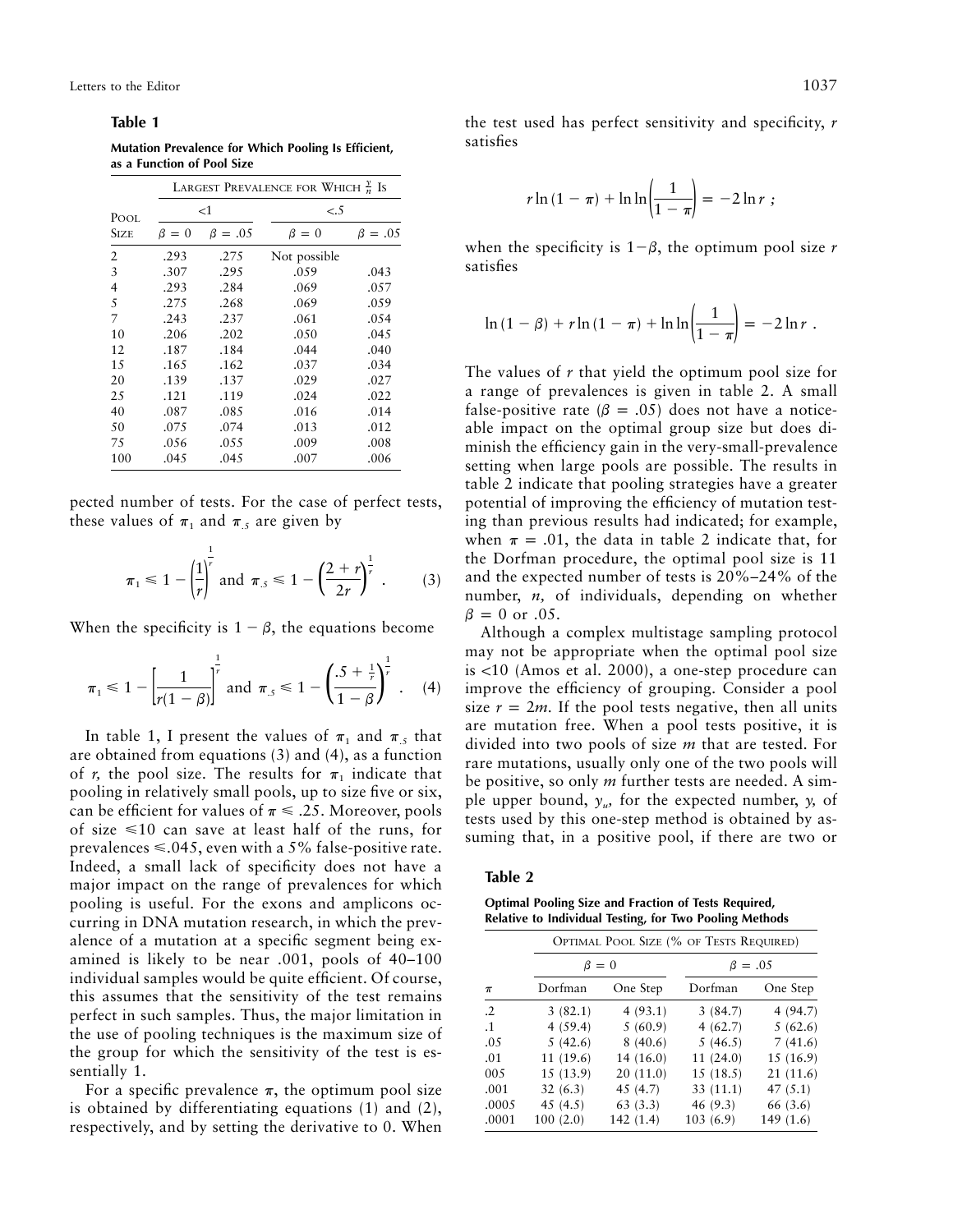more positive individuals, both half-groups will test positive and all *r* units will need to be tested. When the false-positive rate for testing a group of size *r* is  $\beta$ , it is reasonable to assume that the error rate of the test for a pool with half as many individuals  $(\frac{r}{2})$  is  $\frac{\beta}{2}$ . Denote the probability that a pool has exactly one positive individual by  $\eta = r\pi(1 - \pi)^{r-1}$ . In this case, the expected number of tests for a pool is

$$
1 + \gamma(2 + r) + \eta \left(\frac{\beta}{2} - 1\right) \frac{r}{2} + (1 - \gamma)\beta \left(2 + \frac{r\beta}{2}\right). \quad (5)
$$

The fraction, *F,* of tests needed relative to individual testing is  $\frac{1}{r}$  times equation (5). When  $\beta = 0$ , the upper bound for *F* for the one-step method becomes

$$
y_u = \left(\frac{n}{r}\right)\left[1+\gamma(2+r)-\frac{\eta r}{2}\right].
$$

The optimal pool size and fraction of tests with regard to the size, *n,* of the population screened, as required by the Dorfman and one-step procedures, are given in table 2. When the tests are perfect, the one-step procedure does not yield a substantial increase in efficiency until fairly large pools of a very-low-prevalence mutation can be pooled. The one-step method provides efficiency gains over a larger range of prevalence values and modest pool sizes when there are false-positive pools. This occurs because those pools are truly negative and because there is a very high probability that the two half-pools will be classified correctly by the two tests.

The results indicate that pooling should be quite helpful when a large population is being screened for relatively rare genetic mutations, especially when the prevalence of a mutation in an exon or amplicon is likely to be  $\lt$  001. As improved technology enables larger pools to be examined (Zarbl et al. 1998), the efficiency of the one-step method should reduce the costs substantially; for example, if the prevalence is .005 and 20 individual samples can be pooled, the number of tests needed is only ∼11% of the number of individuals screened. Greater savings can be achieved, at low prevalences, with multistage (Brookmeyer 1999) or repooling (Munoz-Zanzi et al. 2000) plans.

The formulas for the optimum pool size depend on the prevalence of the mutation in the amplicon assayed. Since this may not be known precisely, one can adopt a two-stage procedure (Hughes-Oliver and Swallow 1994) that changes the pool size on the basis of the estimated prevalence for a partial sample. The results in table 2 can be used to determine the group size for the remaining analyses.

There are several other potential applications of pooling to mutation detection. The methods discussed both here and by Amos et al. (2000) assume perfect sensitivity. In practice, errors occur, so it is useful to use pooling methods to retest a sample of the screened negatives, both to confirm that the sensitivity remains essentially perfect and to ensure that individuals with the mutation are not missed. Such a procedure has been shown to be a cost-effective quality-control method for blood screening (Gastwirth and Johnson 1994). Group testing, without identification of individuals, has also been shown to yield accurate estimates of the prevalence of a rare disease or trait (Gastwirth and Hammick 1989), while preserving the privacy of participants.

## **Acknowledgments**

It is a pleasure to thank Mitchell Gail, Joni Rutter, and Binbing Yu for helpful discussions.

JOSEPH L. GASTWIRTH *Division of Cancer Epidemiology and Statistics, National Cancer Institute and Department of Statistics, George Washington University, Washington, DC*

# **References**

- Amos CI, Frazier ML, Wang W (2000) DNA pooling in mutation detection with reference to sequence analysis. Am J Hum Genet 66:1689–1692
- Brookmeyer R (1999) Analysis of multistage pooling studies of biological specimens for estimating disease incidence and prevalence. Biometrics 55:608–612
- Dorfman R (1943) The detection of defective members of large populations. Ann Math Stat 14:436–440
- Gastwirth JL, Hammick P (1989) Estimation of the prevalence of a rare disease preserving the anonymity of the subjects by group testing: application to estimating the prevalence of AIDS antibodies in blood donors. J Stat Planning Inference 22:15–27
- Gastwirth JL, Johnson WO (1994) Screening with cost-effective quality control: potential applications to HIV and drug testing. J Am Stat Assoc 89:972–981
- Hartge P, Struewing JP, Wacholder S, Brody LC, Tucker MA (1999) The prevalence of common BRCA1 and BRCA2 mutations among Ashkenazi Jews. Am J Hum Genet 64: 963–970
- Hughes-Oliver JM, Swallow WH (1994) A two-stage adaptive group-testing procedure for estimating small proportions. J. Am Stat Assoc 89:982–993
- Krook A, Stratton IM, O'Rahilly S (1992) Rapid and simultaneous detection of multiple mutations by pooled and multiplex single nucleotide primer extension: application to the study of insulin-responsive glucose transporter and insulin receptor mutations in non-insulin-dependent diabetes. Hum Mol Genet 1:391–395
- Munoz-Zanzi CA, Johnson WO, Thurmond MC, Hietala